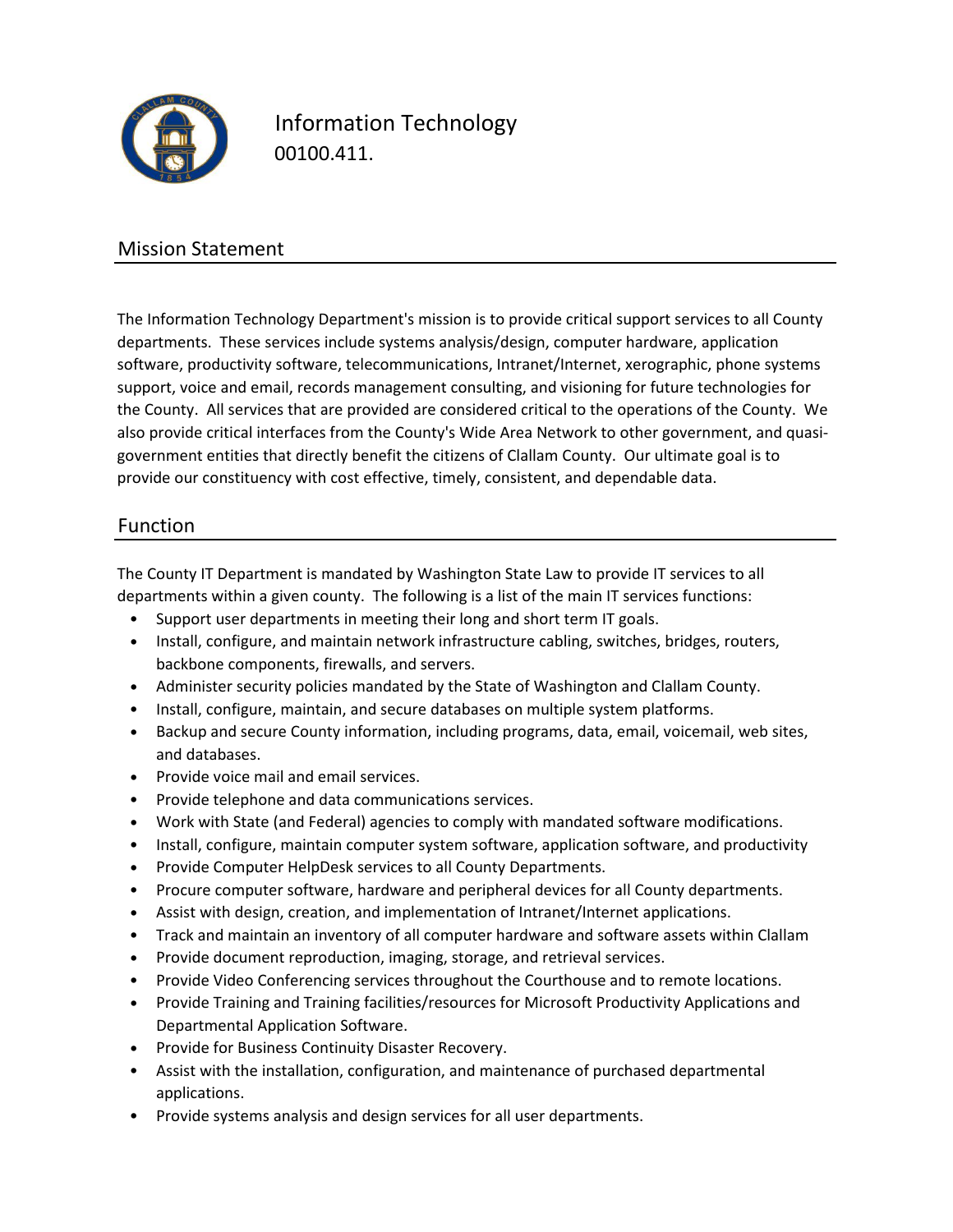• Design, create, implement, and maintain custom application software where I.T. skills are available.

#### Goals

- 1. Reduce the County's total cost of ownership by forming inter-governmental partnerships to share IT resources.
- 2. Conversion of iSeries-based WebSmart RPG applications to Windows-based PHP.
- 3. Continue to implement virtual servers to replace existing physical servers.
- 4. Provide reliable, secure, and easily accessible information and data to the citizens of Clallam County.
- 5. Evaluate ITIL management for Clallam I.T. Department.

#### Workload Indicators

|                                                 | 2011 Actual | 2012 Actual | 6/30/13 Actual  |
|-------------------------------------------------|-------------|-------------|-----------------|
| <b>Virtual Servers</b>                          | 55          | 64          | 70              |
| <b>Physical Network Servers</b>                 | 45          | 51          | 56              |
| IBM Midrange ISeries Systems                    | 2           |             |                 |
| Storage area network size (terabytes) - active  | 11          | 11          | 16.055          |
| Storage area network size (terabytes) - archive |             | 11          | 11              |
| Intranet Pages & Media                          | 14,644      | 17,037      | 17,528          |
| Internet-Clallam County Website Pages & Media   | 20,453      | 22,890      | 28,690          |
| Internet-CC Website Pages & Media Modified      | 6,966       | 10,267      | 4,085           |
| Internet-CC Website Unique Visits               | 541,879     | 832,826     | 597,180         |
| Internet-CC Website Page Views                  | 1,238,577   | 3,098,312   | 3,322,995       |
| Website Content Contributors Supported          | 43          | 43          | 43              |
| <b>Social Media Accounts</b>                    | 8           | 10          | 10              |
| PC/Laptop/Netbooks/MDTs supported               | 640         | 669         | 698             |
| <b>Phone Extensions</b>                         | 740         | 741         | 740             |
| <b>State WA SCAN Accounts</b>                   | 414         | 416         | 418             |
| <b>Voice Mailboxes</b>                          | 489         | 484         | 488             |
| Long Distance Accounts managed                  | 136         | 121         | 123             |
| <b>Exchange Mailboxes</b>                       | 560         | 566         | 580             |
| HelpDesk Tickets (Job Track)                    | 1,405       | 1,448       | 936             |
| <b>Virus Attacks</b>                            | 30          | 57          | 36              |
| Auto Attendants and Caller Applications         | 42          | 43          | 43              |
| Smartphones/Tablets supported                   | 27          | 29          | 30 <sup>1</sup> |

#### Grant Funding Sources

This fund does not receive any grant revenue.

#### Revenues

| 2011<br>. Actual | 2012 Actual | $\left  \frac{6}{30} \right $ Actual 2014 Budget |  |
|------------------|-------------|--------------------------------------------------|--|
|------------------|-------------|--------------------------------------------------|--|